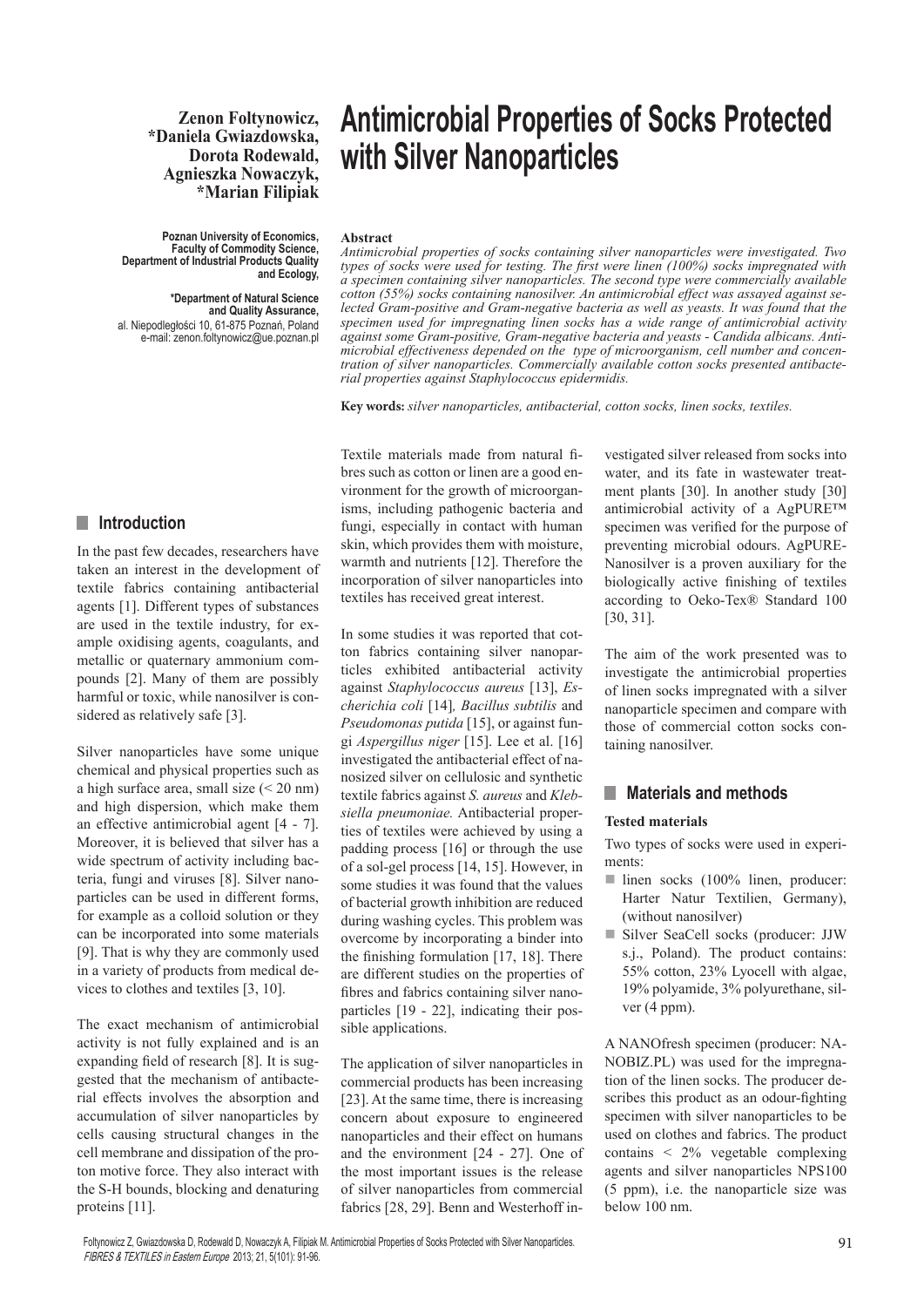*Table 1. Antimicrobial effect of the NANOfresh specimen on the growth of indicator microorganisms.*

|                            | Diameter of zone inhibition<br>determined by well diffusion<br>assay, mm | Minimal inhibitory concentration<br>of NANOfresh specimen, ppm |                                     |
|----------------------------|--------------------------------------------------------------------------|----------------------------------------------------------------|-------------------------------------|
| <b>Test species</b>        |                                                                          | <b>Cell density</b><br>105 CFU ml-1                            | <b>Cell density</b><br>108 CFU ml-1 |
| Staphylococcus aureus      | $3.9 \pm 0.6$                                                            | 0.5                                                            |                                     |
| Staphylococcus epidermidis | $6.7 \pm 0.6$                                                            | 0.125                                                          |                                     |
| <b>Bacillus megaterium</b> | $3.8 \pm 0.5$                                                            | > 0.5                                                          |                                     |
| Pseudomonas aeruginosa     | $3.6 \pm 0.6$                                                            | 0.25                                                           |                                     |
| Candida albicans           | $2.5 \pm 0.4$                                                            | > 0.5                                                          |                                     |

#### **Microorganisms and media**

The experiments were performed on five microorganisms characteristic for human skin or commonly present in the environment (air, dust): Gram-positive bacteria *Staphylococcus aureus, Staphylococcus epidermidis, Bacillus megaterium,*  Gram-negative bacteria *Pseudomonas aeruginosa*, and yeasts - *Candida albicans.* Nutrient agar or broth was used for bacterial cultivation and wort agar for yeast culture.

Before the experiments, all microrganisms were subcultured on fresh media suitable for a given microorganism and then incubated for 24 hours in a temperature of 37 °C (bacteria) or 30 °C (yeasts). Next suspensions of microorganisms in saline were prepared and their density was established at a level depending on the experiment.

#### **Antimicrobial activity assay of NANOfresh specimen**

Antimicrobial activity of the NANOfresh preparation was evaluated by well diffusion assay. Suspensions of microorganisms were overlaid with agar media and 1 cm diameter wells were cut in the agar with a cork-borer. 100 µl of the specimen tested was introduced into each well and then all plates were incubated in appropriate conditions. After 24 hours in the case of bacteria and 48 hours in the case of yeasts, zones of inhibition were measured. The experiment was repeated three times, mean values of which are presented.

#### **Evaluation of the relationship between the concentration of the NANOfresh specimen and cell number of bacteria and yeast**

The effect of test preparation on the growth of the microorganisms examined depending on the amount of nanosilver and cell number was evaluated by the method of serial dilutions on microtitre

plates. First, serial two-fold dilutions of the NANOfresh specimen were made in sterile water, obtaining solutions with a concentration of nanosilver from 5 to 0.003 ppm. Solutions of microorganisms in Muller-Hinton broth with a higher  $(10^8 \text{ CFU ml-1})$  and lower  $(10^5 \text{ CFU ml-1})$ cell number were prepared. To each well 180 ul of microbial suspension and 20 µl of serial dilutions of the specimen were introduced. As a negative control a Mueller-Hinton medium was applied and as a positive control a suspension of the microorganism with an addition of water was used. Plates were incubated in 30 or 37 °C and the optical density was measured at a wavelength of 600 nm every hour for 24 hours. Results were demonstrated as a minimal inhibitory concentration needed to cause as least 80% of growth inhibition and as a curve of growth.

#### **Evaluation of antimicrobial properties of linen socks with the NANOfresh specimen and cotton socks containing silver (Silver SeaCell socks)**

Both types of socks were cut into pieces of 2 cm². All pieces of linen sock were sterilised in autoclave and then immersed in 1 ml of the NANOfresh specimen to absorb the liquid. After the absorption of 0.5 ml of the specimen, pieces of socks were left to dry for 24 hours. With Silver SeaCell socks, half of the pieces were sterilised to obtain sterile material and better observation of the growth of indicator microorganisms. Next the pieces of socks were inoculated with the suspensions of microorganisms prepared  $(10<sup>4</sup> CFU ml<sup>-1</sup>)$  in a quantity 100 μl and 200 μl. The control samples were pieces of socks immersed in sterile saline inoculated with the same amount of bacteria suspension.

The samples (for both types of socks) were then incubated in a temperature of 30 or 37 °C depending on the microorganism. After 24 hours, the pieces of socks were put into flasks with sterile saline and shook. The cell number was determined by the plating method using an appropriate medium. The antimicrobial activity was expressed as a percentage reduction of the cell number in comparison with the control sample.

#### **N** Results and discussion

#### **Evaluation of antimicrobial properties of the NANOfresh specimen**

To evaluate the antimicrobial efficiency of the NANOfresh specimen, the activity spectrum and minimal inhibitory concentration on the microorganisms tested was determined. Results of these experiments are presented in *Table 1*.

Results showed that tested preparation has a broad activity spectrum and inhibits the growth of different types of microorganisms, although the susceptibility of bacteria and yeasts examined was varied. Generally bacteria were more sensitive than *Candida albicans* yeasts*,* with the most sensitive species being *Staphylococcus epidermidis*. Inhibition of the growth of *S. epidermidis* was observed at a concentration of nanosilver amounting 0.125 ppm. Minimal inhibitory concentration did not depend on the cell density used, although growth curves were slightly different (*Figure 1*). The same dilutions of the specimen showed antimicrobial activity in both cases but the percentage of growth reduction was higher when the level of cell density was 105 CFU ml-1. For example, at a concentration of 0.004 ppm nanosilver (0.78% of specimen) 53% growth reduction was observed when the initial density was established at a level 105 CFU ml-1, while 40% growth reduction was noted in the case of cell density 108 CFU ml-1. This experiment showed that a relationship between the amount of microorganisms and the concentration of silver nanoparticles is crucial for a final reduction of microorganisms.

Data in *Figure 1* demonstrate that, usually, differences between the control trial and samples with an addition of the specimen containing nanosilver were observed after three hours of incubation. Similar results were observed for other species examined. Effective control of all microorganisms tested needed at least 0.5 ppm of silver nanoparticles; however, in the case of *B. megaterium* and *C. albicans* this amount did not cause 80% growth in-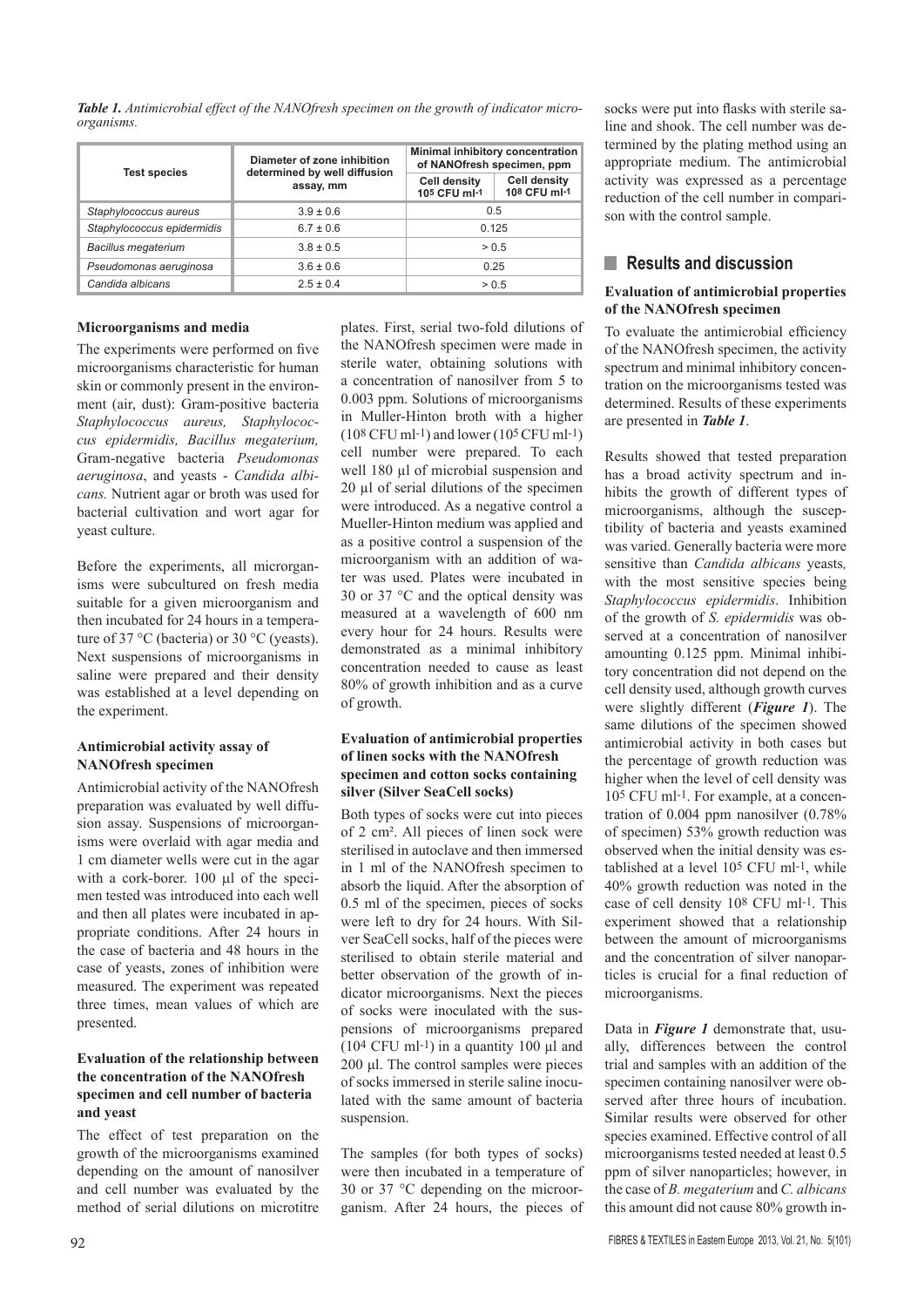

*Figure 1. Effect of serial dilutions of the NANOfresh specimen on the growth of Staphylococcus epidermidis. a) initial density of culture at a level 105 CFU ml-1,b) initial density of culture at a level 108 CFU ml-1 (numbers in legend indicate the dilution of specimen added).*

hibition. It was probably caused by the ability of *B. megaterium* to form spores, which have a different structure to vegetative cells. Spores have thick covers and are resistant to many substances. Therefore penetration of silver nanoparticles could be limited through a cover. Also the structure of the yeast cell wall is completely different in comparison with the bacterial cell envelope, which can be a reason for higher resistance to antimicrobial agents.

Data in literature confirm the differentiated activity of silver nanoparticles against microorganisms. For example, Wasif and Laga [32] observed stronger activity of commercial products containing nanosilver applied on cotton towards Gram-positive than Gram-negative bacteria. Filipowska et al. [33] presented new method of incorporating silver into textiles and proved antibacterial and antifungal properties of the material prepared.

Antimicrobial effectiveness is strongly dependent on the concentration of silver nanoparticles, on their shape and size and even on the conditions, such as the pH of the environment  $[34 - 37]$ . Sathishkumar et al. [38] used *E. coli* as model bacteria to test the bactericidal effect of the nano-crystalline silver particles produced. They observed 79.6% and 99.1% growth inhibition with 25 and 50 mg l-1 of nanosilver, respectively, for bacteria grown. Shahrokh and Emtiazi [39] observed antimicrobial properties of nanosilver at low concentration. The growth of *S. aureus*, *Bacillus* sp. and *E. coli* was inhibited at 0,5, 1 and 2 ppm of nanosilver, respectively. Moreover, Ruparelia et al. [40] reported a different inhibitory effect of silver nanoparticles depending on the

strains of the same species. Minimum inhibitory concentration amounted to 60 - 200 mg l-1 for various strains of *E. coli*. Authors assumed that this difference was due to the varied susceptibility of the organisms tested. In the study of Kim et al. [6] the antimicrobial activity of silver nanoparticles was assayed against yeast, *E. coli* and *S. aureus*. They obtained higher efficacy against *E. coli* and yeasts and lower efficacy for *S. aureus*.

Generally silver products are effective against bacteria but their antifungal effect has received only marginal attention. Panáček et al. [41] investigated the antifungal activity of silver nanoparticles prepared by the modified Tollens process against different species of *Candida*. Results revealed that the nanosilver showed an inhibitory effect at a concentration as low as 0.21 mg l-1 using non-stabilized nanoparticles and 0.05 mg l-1 using SDS-stabilised silver nanoparticles. However, fungicidal activity was considerably higher. Minimum fungicidal concentration amounted to 27 mg l-1 for non-stabilised and 3.38 mg l-1 for SDSstabilised silver nanoparticles. The authors also observed the varied sensitivity of test strains of *Candida*. The lowest MIC of silver nanoparticles the authors obtained was against *Candida albicans* strains, while the least sensitive amongst the tested yeasts was *C. parapsilosis*. Panáček et al. [40] drew attention to the fact, that the fungicidal activity of silver nanoparticles is lower than bactericidal effects [42].

*Table 2. Microorganism growth on linen socks with the NANOfresh specimen.*

| Sample                        |                     | <b>Amount of bacteria</b><br>suspension, µl | Cell number.<br>cfu/ml | Percent of growth<br>reduction, % |
|-------------------------------|---------------------|---------------------------------------------|------------------------|-----------------------------------|
| Staphylococcus<br>aureus      | control sample      |                                             | $7.1 \cdot 10^{4}$     | 42                                |
|                               | experimental sample | 100                                         | $6.7 \cdot 10^{2}$     |                                   |
|                               | control sample      | 200                                         | $1.5 \cdot 10^5$       | 45                                |
|                               | experimental sample |                                             | $6.7 \cdot 10^{2}$     |                                   |
| Staphylococcus<br>epidermidis | control sample      | 100                                         | $7.1 \cdot 104$        | 98                                |
|                               | experimental sample |                                             | 1.3                    |                                   |
|                               | control sample      | 200                                         | $3.2 \cdot 10^5$       | 99                                |
|                               | experimental sample |                                             | 0.3                    |                                   |
| Bacillus<br>megaterium        | control sample      |                                             | $2.4 \cdot 104$        | 12                                |
|                               | experimental sample | 100                                         | $6.4 \cdot 10^{3}$     |                                   |
|                               | control sample      | 200                                         | $6.8 \cdot 10^{5}$     | 35                                |
|                               | experimental sample |                                             | $5.8 \cdot 10^{3}$     |                                   |
| Pseudomonas<br>aeruginosa     | control sample      |                                             | 7.9.104                | 25                                |
|                               | experimental sample | 100                                         | $5.1 \cdot 10^{3}$     |                                   |
|                               | control sample      | 200                                         | $2.1 \cdot 10^{5}$     | 23                                |
|                               | experimental sample |                                             | $1.2 \cdot 104$        |                                   |
| Candida<br>albicans           | control sample      | 100                                         | 12.104                 | 50                                |
|                               | experimental sample |                                             | $1.1 \cdot 10^{2}$     |                                   |
|                               | control sample      |                                             | 4.4.105                | 58                                |
|                               | experimental sample | 200                                         | 3.103                  |                                   |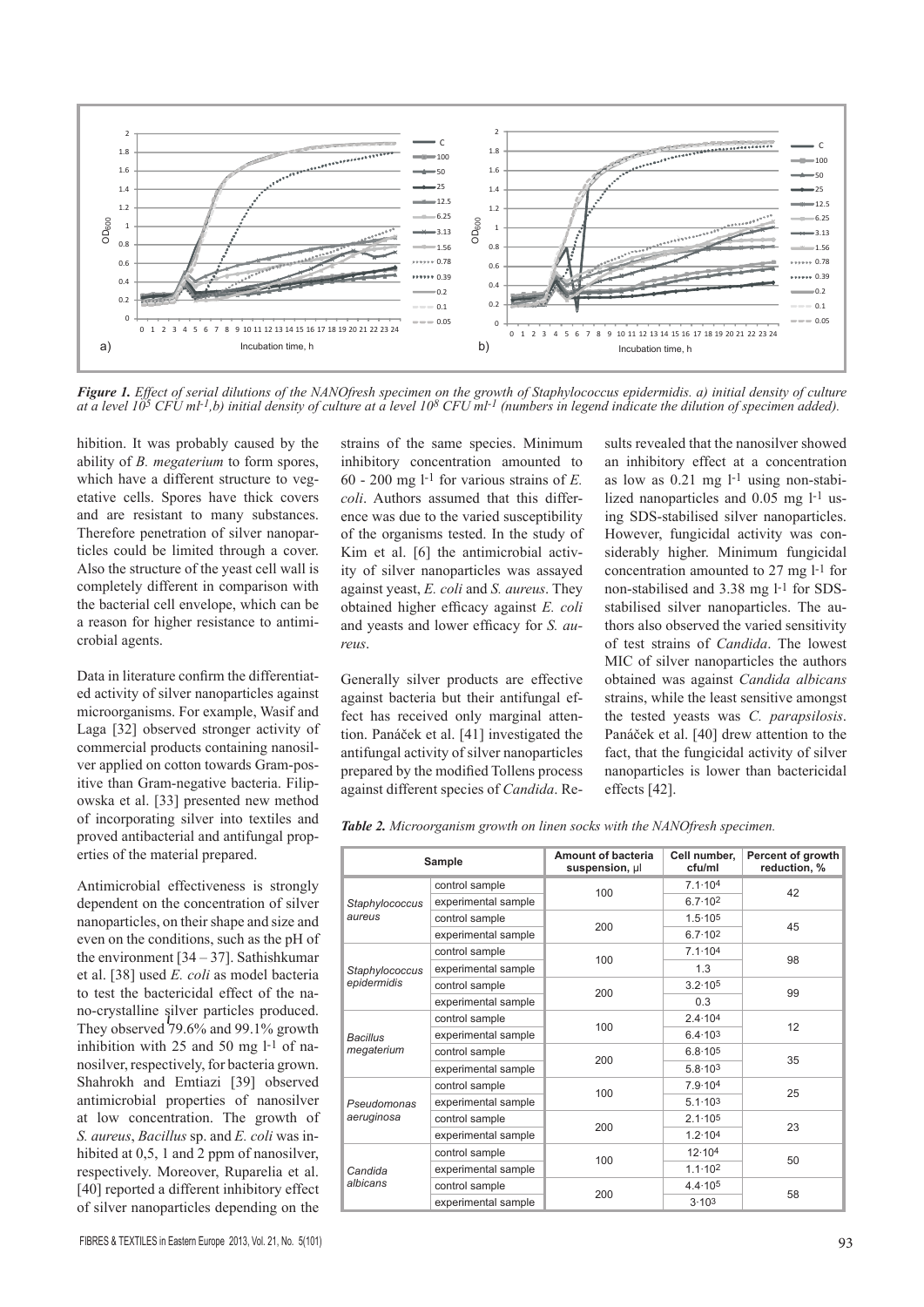

*Figure 2. Growth inhibition of bacteria S. epidermidis caused by cotton socks containing nanosilver in comparison with linen socks treated with the NANOfresh specimen.*

Concluding data in the literature as well as results in the paper presented indicates the varied activity of silver nanoparticles depending on many factors. As was shown in this paper, results may also be dependent on the method of antimicrobial assay.

#### **Evaluation of antimicrobial properties of linen socks with the NANOfresh specimen**

Based on the tests performed, it was concluded that the NANOfresh specimen applied to linen socks caused growth inhibition against the microorganisms tested. However, the degree of growth inhibition was varied, depending on the microorganism. In the next part of the investigation, the NANOfresh specimen was applied on pieces of linen socks and incubated with the microorganisms tested. According to the results shown in *Table 2*, application of a specimen containing nanosilver caused a reduction in the cell number of all microorganisms tested. The highest effect of the NANOfresh specimen for growth inhibition was shown against bacteria *S. epidermidis*. Bacteria *S. aureus*, *P. aeruginosa* and fungi *C. albicans* were less sensitive to the NANOfresh specimen. The effect was observed for both 100 and 200 μl of bacteria suspension applied to the material. Except for *B. megaterium*, the degree of growth reduction was similar for both microbial solutions examined. In the case of bacteria *B. megaterium* the degree of growth inhibition was higher after application of 200 μl of bacteria suspension; however, the final number of cells was similar for both suspensions, reaching 5.8 to 6.4×103 CFU ml-1.

#### **Evaluation of antimicrobial properties of cotton socks containing nanosilver**

Tests of antimicrobial properties of cotton socks containing silver were conducted on bacteria *Staphylococcus epidermidis*, which were the most sensitive to silver in the experiment described above. Sock pieces were divided into two parts and one was sterilised to obtain material free of microorganisms to avoid possible false positive results. All pieces were inoculated with a solution of *S. epidermidis* and incubated in optimal conditions for 24 h. Then the number of bacteria was determined as described earlier. Because of a lack of the same type of socks without nanosilver as control trials, linen socks inoculated with the same solutions of bacteria were used. Results were also compared with linen socks treated with the nanosilver specimen (*Figure 2*).

After application of bacteria onto the surface of cotton socks in the same amount as on the surface of linen socks, a reduction in the number of bacteria was observed both for sterilised and non sterilised pieces. For sterilized socks the cell number was 4.5·101 CFU ml-1 for 100 μl of bacteria suspension applied to material and 3.7·102 CFU ml-1 for 200 μl of bacteria suspension. For non sterilised socks the results were  $1.5 \cdot 10^2$  CFU ml-1 and 5.7·102 CFU ml-1, respectively. Higher amounts of bacteria in the case of non sterilised socks were probably the result of the presence of some saprophytic bacteria in the samples (data not shown), which could not be distinguished from *S. epidermidis* because of the use of a nonselective medium.

Data in literature confirm the possibility of using nanosilver as an antimicrobial agent in different types of materials such as textiles applied both on the surface and incorporated into the fabrics. Wasif and Laga [32] treated cotton woven fabric with some commercial products containing nanosilver and observed the antibacterial properties of such materials prepared against *Staphylococcus aureus* and *Escherichia coli*. They stated that the higher the concentration of the antimicrobial agent, the larger the zones of inhibition noted. Similarly the excellent antibacterial activity of silver nanoparticles on cotton fabric against *Staphylococcus aureus, Staphylococcus aureus methicillin resistance strain (MRSA), Escherichia coli,* and *Pseudomonas aeruginosa* was noted by Saengkiettiyut et al. [43]. Matyjas-Zgondek et al [36] investigated the bacteriostatic activity of selected silver particles: nano-Ag, sub-micro-Ag and AgCl in the finishing of textiles against *Bacillus subtilis* and *Escherichia coli*. Results showed strong antibacterial activity of all silver compounds used; however, the antimicrobial effectiveness was strongly dependent on the concentration of silver in the finishing bath and type of particles. Mahltig and Haase [44] compared the antibacterial effect of six silver-containing textile products against *Escherichia coli* and *Staphylococcus aureus*. Four of them were textiles commercially distributed in Europe; one product was supplied as a liquid agent for application in household washing machines, and the last sample was a viscose fabric coated with a solution containing silver particles stabilised with polypyrollidone. The antimicrobial effects varied depending on the type of fabric, but were comparable for both bacteria tested. The best results were obtained for nanosilver multipurpose cloth and antiseptic socks, while the product designed for application during washing was nearly ineffective. The authors also stated that some commercialised silver fabrics did not show the antimicrobial activity as promised.

#### **n** Conclusions

Silver nanoparticles have an increased interest due to their antimicrobial activity and are incorporated into different products such as textiles. The presented work demonstrates antimicrobial properties of linen socks impregnated with silver nanoparticles specimen with comparison to the commercial cotton socks containing nanosilver.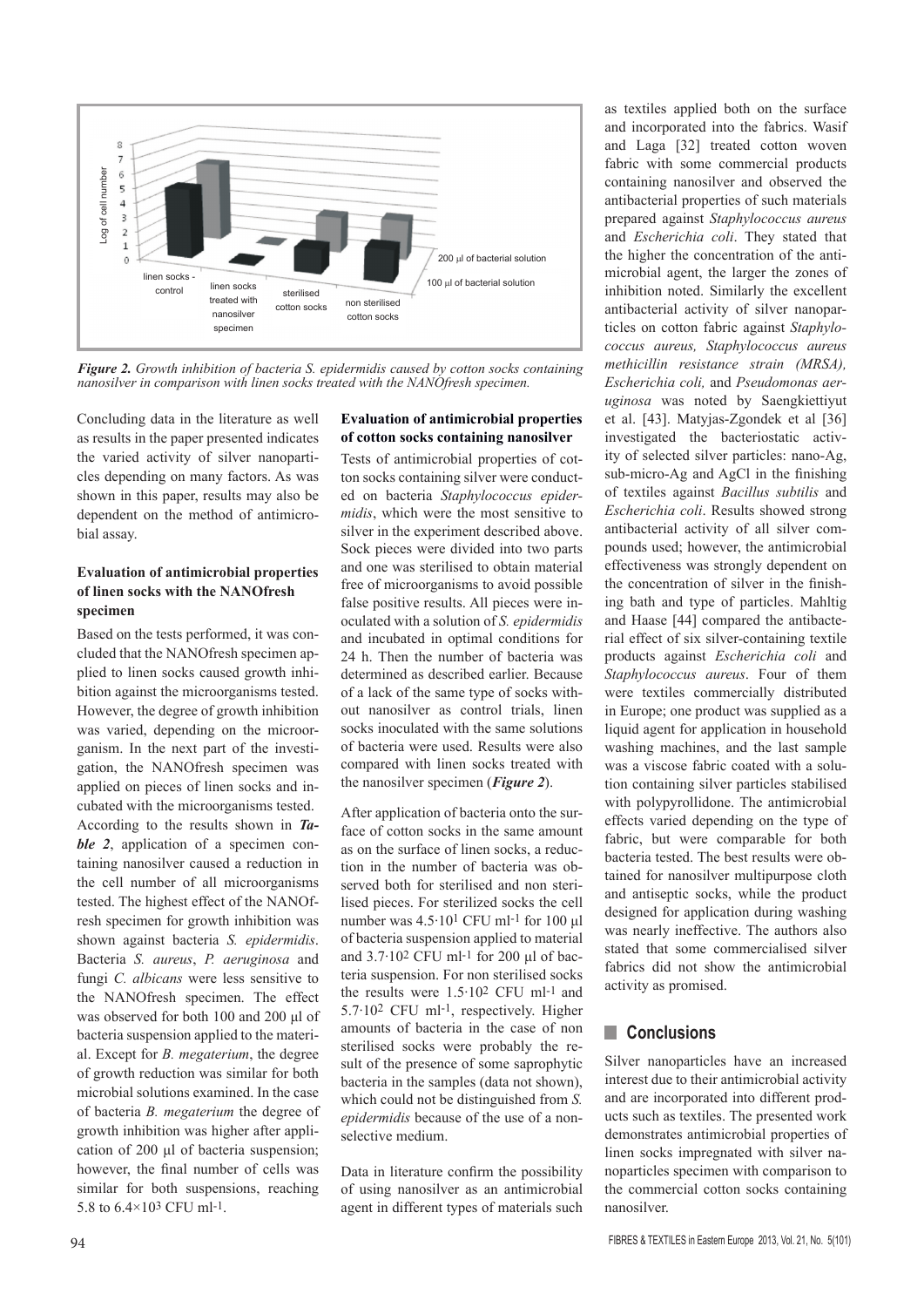Linen socks treated with the NANOfresh specimen exhibited the highest antimicrobial activity against bacteria *S. epidermidis,* followed by bacteria *S. aureus* and *P. aeruginosa*. Less sensitive were sporeforming bacteria *B. megaterium* and *C. albicans* yeasts. It was also found that the growth inhibition of bacteria *S. epidermidis* was higher for linen socks with the NANOfresh specimen than for Silver SeaCell socks (both sterilised and non sterilized). An explanation for the results obtained may be the fact that according to the producer, nanosilver concentration in Silver SeaCell socks was 4 ppm, which was slightly lower than in linen socks with the NANOfresh specimen, which was 5 ppm. Taking into account minimal inhibition concentration for the specimen tested, it is possible that 4 ppm of silver nanoparticles did not inhibit the growth of the bacteria examined as efficiently as with the NANOfresh preparation. Another reason could also be the fact that after application of the specimen on socks, probably the majority of silver nanoparticles were on the surface and therefore their contact with microbial cells could be easier. It is worth noting that very important is the number of microbial cells in contact with nanosilver. The socks tested differed also in their composition. According to the manufacturer of Silver SeaCell socks, due to the presence of algae in the yarn, socks made of it contain minerals, vitamins, carbohydrates and amino acids. These compounds are known to provide an appropriate environment for microbial growth, which indicates that the socks' composition could influence *S. epidermidis* bacteria growth, which was higher in Silver SeaCell socks than in linen socks with the NANOfresh specimen.

#### *References*

1. Gao Y, Cranston R. Recent Advances in Antimicrobial Treatments of Textiles. *Textile Research Journal* 2008; 78(1): 60-72.

u

- 2. Ramachandran T, Rajendrakumar K, Rajendran R. Antimicrobial Textiles - an Overview. *IE (I) Journal-TX* 2004; 84: 42-47.
- 3. Rai M, Yadav A, Gade A. Silver nanoparticles as a new generation of antimicrobials. *Biotechnology Advances* 2009; 27: 76-83.
- 4. Panáek A, Kvítek L, Prucek R, Kolář M, Veeřová R, Pizúrová N, Sharma VK, Nevěná T, Zbořil R. Silver Colloid Nanoparticles: Synthesis, Characterization, and Their Antibacterial Activity. *Journal of Physical Chemistry* 2006; 110(33): 16248-16253.
- 5. Sondi I, Salopek-Sondi B. Silver nanoparticles as antimicrobial agent: a case study on E. coli as a model for Gramnegative bacteria. Journal of Colloid and Interface Science 2004; 275, 1: 177-182.
- 6. Kim JS, Kuk E, Yu KN, Kim J-H, Park SJ, Lee HJ, Kim SH, Park YK, Park YH, Hwang C-Y, Kim Y-K, Lee YS, Jeong DH, Cho M-H. Antimicrobial effects of silver nanoparticles. Nanomedicine: Nanotechnology. *Biology, and Medicine* 2007; 3: 95-101.
- 7. Siddhartha Shrivastava, Tanmay Bera, Arnab Roy, Gajendra Singh, P Ramachandrarao, Debabrata Dash. Characterization of enhanced antibacterial effects of novel silver nanoparticles. *Nanotechnology* 2007; 18: 225103 (9 pp), Online at: stacks.iop.org/ Nano/18/225103.
- Elechiquerra JL, Brt JL, Morones JR, Camacho-Bragado A, Gao X, Lara HH, Yacaman MJ. *J. Nanobiotechnol* 2005; 3 (6): 1-10.
- 9. Petica A, Gavriliu S, Lungu M, Buruntea N, Panzaru C. *Materials Science and Engineering* 2008; B, 152: 22-27.
- 10. Ahamed M, AlSalhi MS, Siddiqui MKJ. Silver nanoparticle applications and human health. *Clinica Chimica Acta* 2010; 411: 1841-1848.
- 11. Feng QL, Wu J, Chen GQ, Cui FZ, Kim JO. *J. Biomed. Mater. Res*. 2003; 52: 662-668.
- 12. Dev VR, Venugopal J, Sudha S, Deepika G, Ramakrishna S. Dyeing and antimicrobial characteristics of chitosan treated wool fabrics with henna dye. *Carbohydrate Polymers* 2009; 75(4): 646–650.
- 13. Durán N, Marcato DP, Souza G, Alves O, Esposito E. Antibacterial Effect of Silver Nanoparticles Produced by Fungal Process on Textile Fabrics and Their Effluent Treatment. *Journal of Biomedical Nanotechnology* 2007; 3: 203-208.
- 14. Tarimala S, Kothari N, Abidi N, Hequet E, Fralick J, Dai LL. New approach to antibacterial treatment of cotton fabric with silver nanoparticle–doped silica using sol–gel process. *Journal of Applied Polymer Science* 2006; 101, 5: 2938- 2943.
- 15. Mahltig B, Fiedler D, Simon P. Silvercontaining sol-gel coatings on textiles: antimicrobial effect as a function of curing treatment. *Journal of the Textile Institute* 2011; 15 February.
- 16. Lee HJ, Yeo SY, Jeong SH. Antibacterial effect of nanosized silver colloidal solution on textile fabrics. *Journal of Materials Science* 2003; 38: 2199-2204.
- 17. El-Rafie MH, Mohamed AA, Shaheen ThI, Hebeish A. Antimicrobial effect of silver nanoparticles produced by fungal process on cotton fabrics. *Carbohydrate Polymers* 2010; 80: 779-782.
- 18. Ghosh S, Yadav S, Reynolds N. Antibacterial properties of cotton fabric treated with silver nanoparticles. *Journal of the Textile Institute* 2010; 101, 10: 917-924.
- 19. Yeo SY, Jeong SH. Preparation and Characterization of polypropylene/ Silver nanocomposite fibres. *Polymer International* 2003; 52: 1053-1057.
- 20. Cieślak M, Schmidt H, Świercz R, Wąsowicz W. TiO2/Ag Modified Carpet Fibres for the Reduction of Nicotine Exposure. *Fibres & Textiles in Eastern Europe* 2009; 17, 2 (73): 59-65.
- 21. Mikołajczyk T, Szparaga G, Rabiej S, Frączek-Szczypta A. Influence of Formation Conditions on the Structure and Properties of Nanocomposite PAN Fibres Containing Silver and Hydroxyapatite Nanoadditives. *Fibres & Textiles in Eastern Europe* 2010; 18, 5(82): 16-23.
- 22. Gajbhiye M, Kesharwani J, Ingle A, Gade A, Rai M. Fungus-mediated synthesis of silver nanoparticles and their activity against pathogenic fungi in combination with fluconazole. *Nanomedicine: Nanotechnology, Biology and Medicine* 2009; 5: 382-386.
- 23. Project on Emerging Nanotechnologies. An inventory of nanotechnology-based consumer products currently on the market. Woodrow Wilson International Center for Scholars. http://www.nanotechproject.org/inventories/consumer/. (accessed April 2011).
- 24. Fabrega J, Luoma SN, Tyler CR, Galloway TS, Lead JR. Silver nanoparticles: Behaviour and effects in the aquatic environment. *Environment International* 2011; 37: 517-531.
- 25. Baun A, Hartmann NB, Grieger KD, Hansen SF. Setting the limits for engineered nanoparticles in European surface waters –are current approaches appropriate? *Journal of Environmental Monitoring* 2009; 11: 1774-1781.
- 26. Wijnhoven SWP, Peijnenburg WJGM, Herberts CA, Hagens WI, Oomen AG, Heugens EHW, Roszek B, Bisschops J, Gosens I, Van de Meent D, Dekkers S, de Jong WH, Van Zijverden M, Sips AJAM, Geertsma RE. Nano-silver a review of available data and knowledge gaps in human. *Nanotoxicology* 2009; 3(2): 109-138.
- 27. Foltynowicz Z, Kočí V, Rodewald D. Impact of Chosen Consumer Products Containing nanosilver on microorganisms. Zeszyty Naukowe UEP Current Trends in Commodity Science: Selected Quality Problems. 2010; 160: 29-36.
- 28. Kulthong K, Srisung S, Boonpavanitchakul K, Kangwansupamonkon W, Maniratanachote R. Determination of silver nanoparticle release from antibacterial fabrics into artificial sweat. *Particle and Fibre Toxicology* 2010; 7: 8.
- 29. Benn TM, Westerhoff P. Nanoparticle silver released into water from commercially available sock fabrics. *Environmental Science & Technology* 2008; 42(11): 4133-4139.
- 30. Schneider G. In: *12th Workshop Odour and Emission of Plastic Materials*, Kassel, Germany, 15-16 March 2010: 15-1.
- 31. OEKO-TEX Standard 100, General and Special Conditions, Zürich, http:// www.iw.lodz.pl/cms/zalaczone\_pliki/ std100\_01\_2011\_deenfr.pdf, 2011. (accessed April 2011).
- 32. Wasif AI, Laga SK. Use of nano silver as antimicrobial agent for cotton. *AUTEX Research Journal* 2009; 9 (1): 5-13.